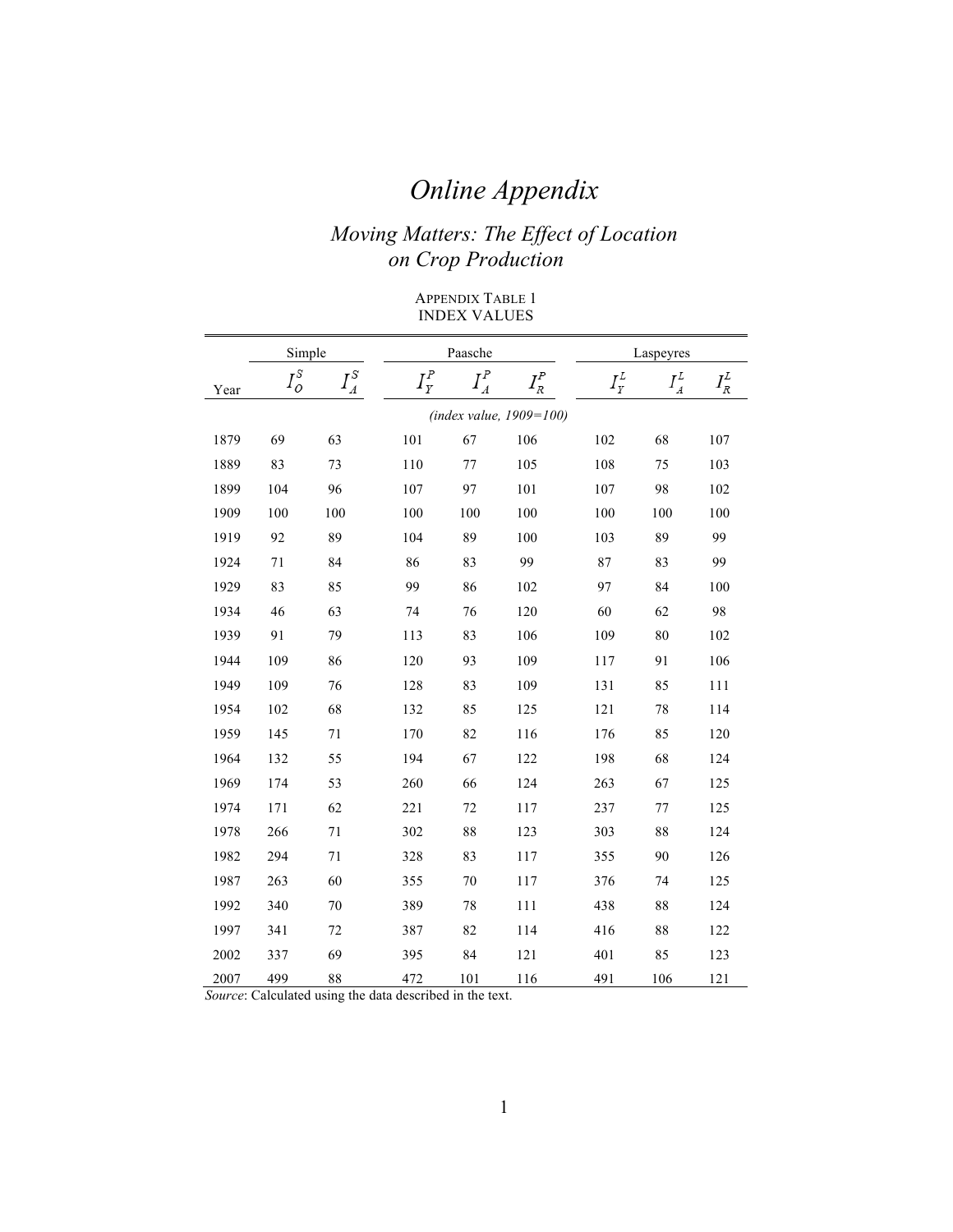

APPENDIX FIGURE 1 REGION DEFINITIONS

*Source*: Recreated based on USDA (1998, p. 18).

#### EQUIPROPORTIONAL VERSUS RELATIVE CHANGES IN A LASPEYRES AREA INDEX

Consider the Laspeyres area index, defined as

$$
I_A^L = \frac{{\mathbf{y}_b}' \mathbf{a}_t}{\mathbf{y}_b' \mathbf{a}_b}
$$

.

Suppose that each county changes its area by the same (decimal) percentage, say *p* percent, so that  $a_t = a_b(1+p)$ . This equi-proportional increase in area will generate an index value of  $(1+p) = A_t / A_b$ . However, the same *total* area change can generate a different index value if the new (or deleted) areas are not distributed across counties in proportion to their base-period areas. Suppose the increase was not equi-proportional, and that county *N* increased its area by some other amount,  $\alpha$  percent, but that the overall increase in area remained the same. For this condition to hold, one must derive the percentage by which the other counties increased their area. Let that parameter be called  $\gamma$ . Then, the total area increase will be maintained if:

$$
(1+\gamma)\sum_{i=1}^{N-1} a_{bi} + (1+\alpha)a_{bN} = (1+p)\sum_{i=1}^{N} a_{bi}
$$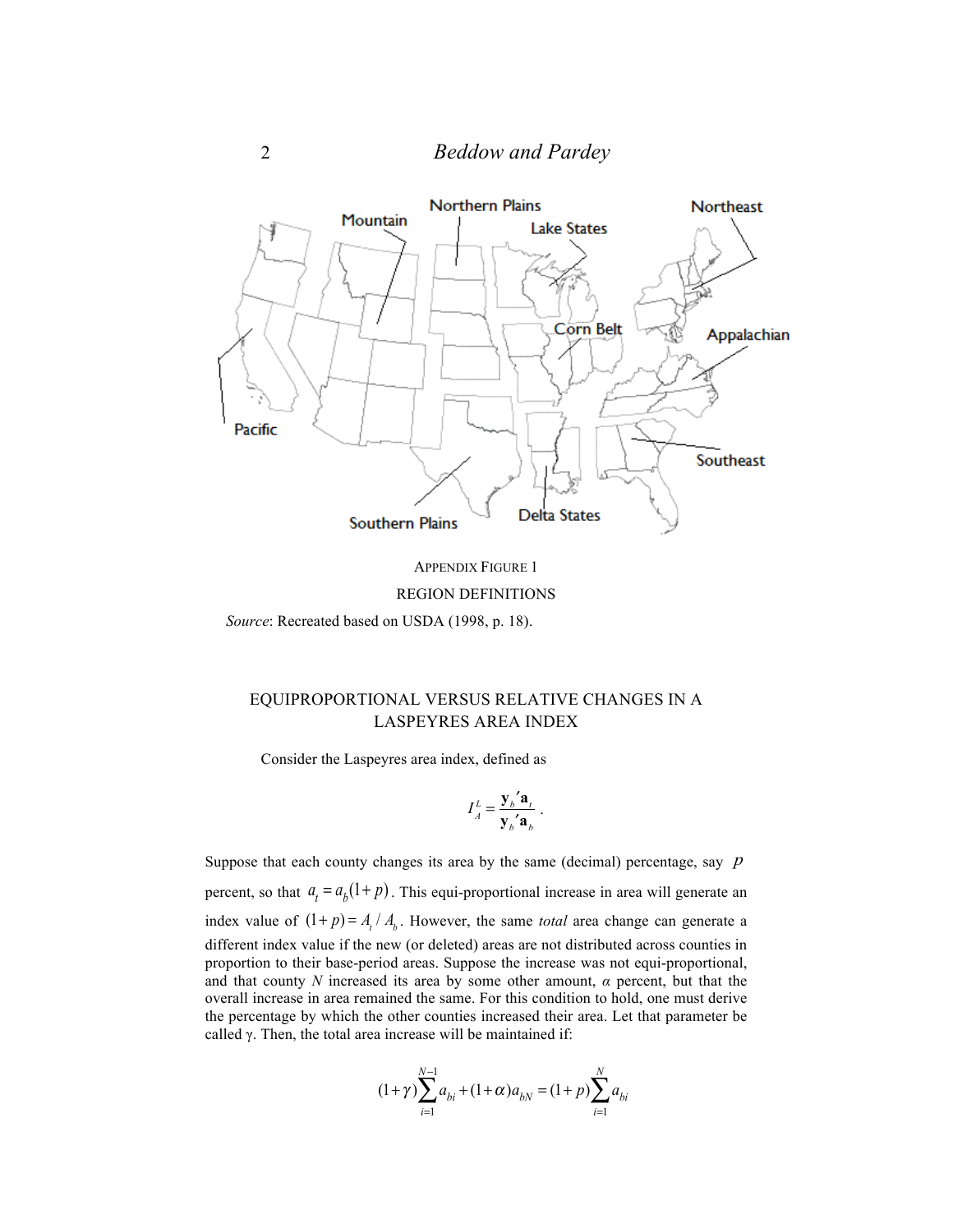Solving for γ reveals:

$$
\gamma = p + \frac{a_{bN}(p - \alpha)}{\sum_{i=1}^{N-1} a_{bi}}
$$

The goal is to determine how much the index value differs when a change in national area is distributed evenly across counties from its value when the total area changes by the same amount, but is not equally distributed across counties. The numerator of the index will be:

$$
\sum_{i=1}^{N-1} (1+\gamma) a_{bi} y_{b} + (1+\alpha) a_{bi} y_{bi}.
$$

Subtracting the numerator for a proportional change in area and manipulating the expression yields:

$$
a_{W}(p-\alpha)\sum_{i=1}^{N-1} s_{bi}y_{b} - a_{W}y_{W}(p-\alpha),
$$

where  $S_h$  is county *i*'s share of the total acreage in counties 1...(*N*-1). Finally, the numerator of the index for the unequal redistribution will be equal to the numerator of the proportional increase plus the following term:

$$
a_{W}(p-\alpha)\left(\sum_{i=1}^{N-1}S_{bi}\mathcal{Y}_{b}-\mathcal{Y}_{W}\right).
$$

Thus, the non-proportional increase in acreage alters the calculated index value by

$$
\frac{a_{N}(p-\alpha)\left(\sum_{i=1}^{N-1}S_{bi}\mathcal{Y}_{b}-\mathcal{Y}_{N}\right)}{\sum_{i=1}^{N}a_{b}\mathcal{Y}_{b}}.
$$

Notice that the bracketed term is equal to the area weighted average yield of counties whose acreage increased by  $\gamma$  percent (hereafter denoted  $\mu_{-N}$ ) less the yield for the county whose area increased by  $\alpha$  percent.<sup>1</sup> Thus, there are several possible scenarios:

1. If  $\alpha > p$ , county *N* took more than its area weighted share of the new acres and the first bracketed term will be negative. In this case,

 $1$  Note that the conclusions apply to the more general case in which several counties change at different rates since the "*N*<sup>th</sup> county" and its associated area, growth percentage and yield in both periods could represent a weighted average of any arbitrary aggregation of counties.